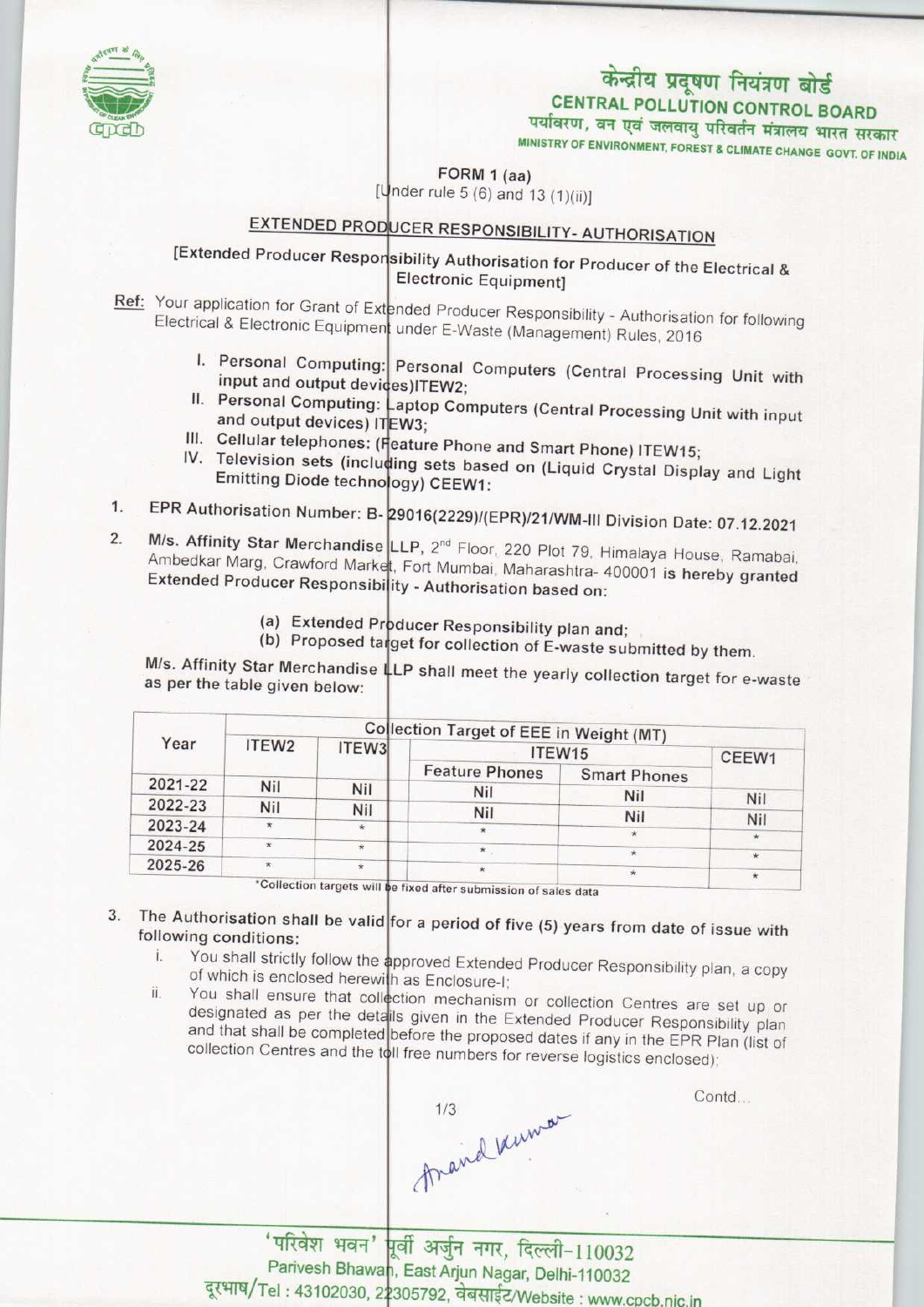

From pre page...

- iii. You shall ensure that all the collected e-waste is channelized to your channelized to your channelized to your channelized to your channelized to your channelized to your channelized to your channelized to your channe dismantler/recycler M/s Greenzon Recycling Pvt. Ltd R-30. Upside industrial Area, vous dismantler/recycler M/s Greenzon Recycling Pvt. Ltd R-30, UPSIDC Industrial Area, Sikandrabad, Bulandshar and record shall be maintained at dismantler/recycler and at your end.<br>iv. You shall maintain records, in Form-2 of these Bulgarian such a waster and intervention and maintain records.
- records available for scrutiny by Central Pollution Control Board; Board; Control Board; Control Board; Control Board; Board; Control Board; Control Board; Control Board; Control Board; Control Board; Control Board; Contro records available for scrutiny by Central Pollution Control Board;<br>V. You shall file annual returns in Form-3 to the Central Pollution Control of the Control Board
- before 30th day of June following the financial year to Whiteholm Control Board before 30th day of June following the financial year to which that returns relates.<br>vi. General Terms & Conditions of the Authorisation:

- increased terms at Conditions of the Authorisation:<br>
1986 and the E-waste (Management) Bulge 2016 and the Environment (Protection) Act the dationsation shall comply with provisions of the Environment (F<br>1986 and the E-waste (Management) Rules,2016 made there under<br>b. The authorisation or its renewal shall be produced for inspection of
- The authorisation or its renewal shall be produced for inspection at the request of<br>an officer authorised by the Central Pollution Contral Beauty an officer authorised by the Central Pollution Control Board;
- c. Any change in the approved Extended Producer Responsibility plan should be<br>informed to approved Extended Producer Responsibility plan should be tion Control Board within 15 days on which docision shall be communicated by Central Pollution Control Board within 15 days on which informed to Central Polli be communicated by Central Pollution Control Board within sixty days;
- It is the duty of the authorised person to take prior permission of the Central<br>Pollution Control Board to close down any called is Pollution Control Board to close down any collection centre/points or any other<br>facility which are part of the FPR plan: facility which are part of the EPR plan; facility which are part of the EPR plan;<br>e. An application for the renewal of authorisation shall be made as laid down in sub-
- rule (vi) of rule of 13(1) the E-Waste (Management) Rules, 2016 e. An application for the reserved in the Reserves right<br>f. The Board reserves right
- The Board reserves right to cancel/amend/revoke the authorisation at any time as per the policy of the Board or Government

### vii. Additional Conditions: •

- a) That the applicant will submit annual sales data along with annual returns
- b) That the applicant will subjite annual sales data along with annual returns;<br>by them in their FRD ensure that the addresses of collection points provided by them in their EPR Plan are correct and traceable and the collection points/centres are functional;
- c) That the applicant will submit revised application for grant of FPR Authorisation in case of applicant adding/changing PRO or changing its EPR Plan
- d) That the applicant has to ensure that the e-waste collected at collection centres/points or through Buy-back and DRS mentioned in the application should reach to its authorized dismantler/recycler

2/3

**Contd** 

Arand Kuman